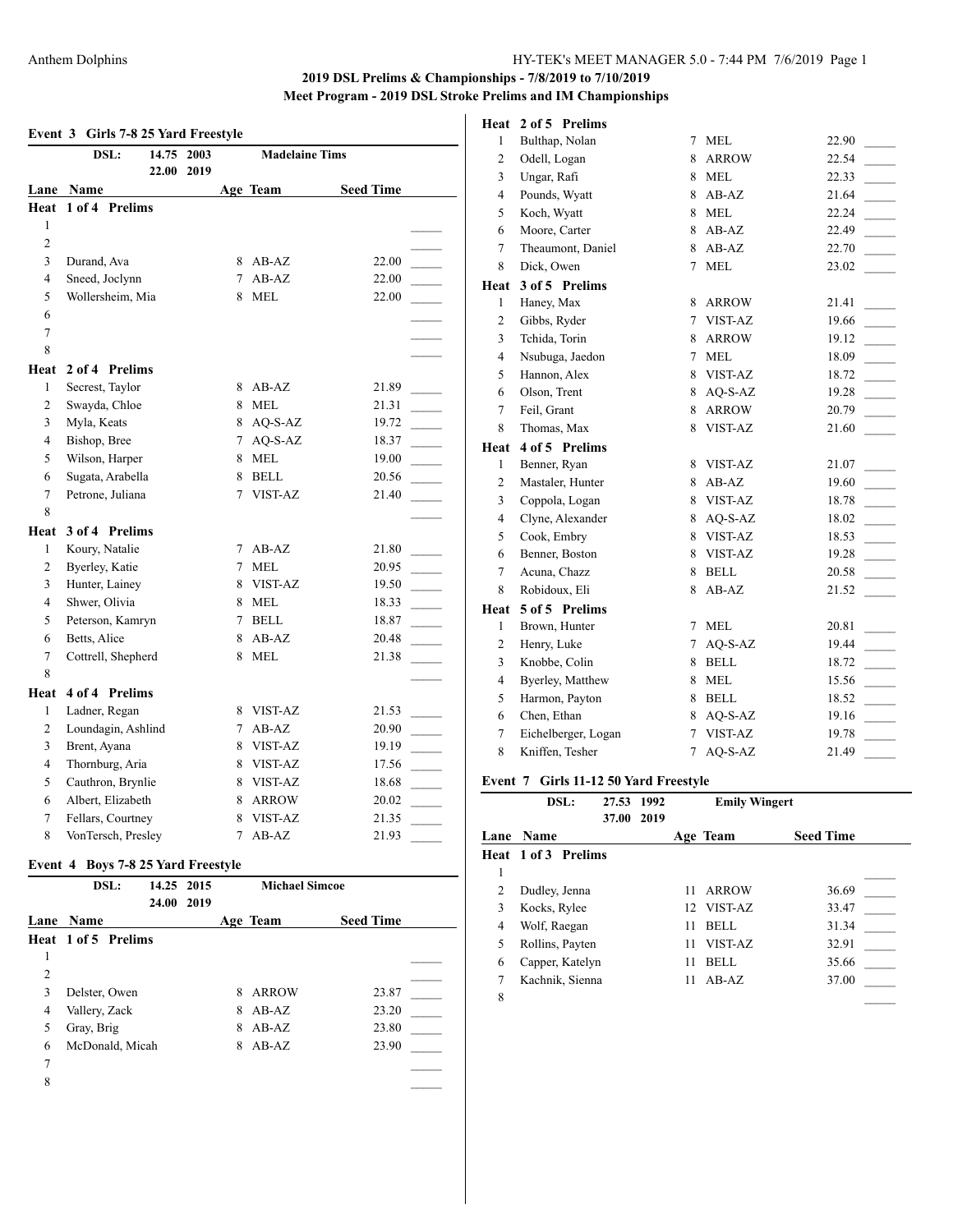### **Heat 2 Prelims (#7 Girls 11-12 50 Yard Freestyle)**

| 1 |                            |                  |              |       |
|---|----------------------------|------------------|--------------|-------|
| 2 | Keck, Eva                  |                  | 12 ARROW     | 36.52 |
| 3 | Haynes, Haylee             | 11               | VIST-AZ      | 33.13 |
| 4 | Farrel, Riley              | 11               | <b>BELL</b>  | 31.21 |
| 5 | Hobrock, Olivia            | 12 <sup>12</sup> | <b>MEL</b>   | 32.13 |
| 6 | Cavalari, Gianna           | 11               | <b>ARROW</b> | 34.76 |
| 7 | Ringger, Violet            | 11               | <b>MEL</b>   | 36.84 |
| 8 |                            |                  |              |       |
|   | <b>Heat 3 of 3 Prelims</b> |                  |              |       |
| 1 |                            |                  |              |       |
|   |                            |                  |              |       |
| 2 | Thornburg, Isabel          |                  | 12 VIST-AZ   | 35.81 |
| 3 | Fromm, Sophia              | 12 <sup>12</sup> | MEL.         | 33.12 |
| 4 | Parker, Tate               |                  | 12 MEL       | 29.10 |
| 5 | Lindstrom, Lauren          | 11               | VIST-AZ      | 31.50 |
| 6 | Kachnik, Audrey            | 12               | $AB-AZ$      | 34.00 |
| 7 | Callison, Chloe            | 11               | VIST-AZ      | 36.78 |

### **Event 8 Boys 11-12 50 Yard Freestyle**

|                | DSL:                | 25.50 | 2016 |    | <b>Hudson Boe</b> |                  |  |
|----------------|---------------------|-------|------|----|-------------------|------------------|--|
|                |                     | 44.00 | 2019 |    |                   |                  |  |
| Lane           | Name                |       |      |    | Age Team          | <b>Seed Time</b> |  |
| Heat           | 1 of 4 Prelims      |       |      |    |                   |                  |  |
| 1              |                     |       |      |    |                   |                  |  |
| $\overline{c}$ |                     |       |      |    |                   |                  |  |
| 3              | Pounds, Brady       |       |      | 12 | $AB-AZ$           | 43.50            |  |
| $\overline{4}$ | Armbrust, Owentin   |       |      | 11 | <b>BELL</b>       | 41.76            |  |
| 5              | Perkins, Jackson    |       |      | 11 | $AB-AZ$           | 41.92            |  |
| 6              |                     |       |      |    |                   |                  |  |
| 7              |                     |       |      |    |                   |                  |  |
| 8              |                     |       |      |    |                   |                  |  |
| Heat           | 2 of 4 Prelims      |       |      |    |                   |                  |  |
| 1              | Schaenzer, Benjamin |       |      | 11 | <b>MEL</b>        | 39.06            |  |
| $\overline{2}$ | Richter, Chase      |       |      | 11 | VIST-AZ           | 36.19            |  |
| 3              | Gonzalez, Sergio    |       |      | 11 | <b>BELL</b>       | 33.72            |  |
| $\overline{4}$ | Glisson, Logan      |       |      | 12 | <b>BELL</b>       | 30.03            |  |
| 5              | Mills, Max          |       |      | 12 | <b>BELL</b>       | 31.68            |  |
| 6              | Theile, Garrett     |       |      | 12 | VIST-AZ           | 34.59            |  |
| $\tau$         | Gibbs, Landen       |       |      | 11 | VIST-AZ           | 36.94            |  |
| 8              | Heinz, Trey         |       |      | 11 | <b>MEL</b>        | 40.62            |  |
| Heat           | 3 of 4 Prelims      |       |      |    |                   |                  |  |
| 1              | Grantham, Collin    |       |      | 12 | $AB-AZ$           | 39.05            |  |
| $\overline{c}$ | Wilson, Griffin     |       |      | 11 | <b>MEL</b>        | 35.34            |  |
| 3              | Rarey, Zane         |       |      | 11 | <b>VIST-AZ</b>    | 33.31            |  |
| $\overline{4}$ | Jacobs, Connor      |       |      | 12 | VIST-AZ           | 30.00            |  |
| 5              | DeSilva, Nic        |       |      | 12 | VIST-AZ           | 30.88            |  |
| 6              | Hetelle, Shane      |       |      | 11 | <b>BELL</b>       | 34.34            |  |
| 7              | Cook, Ethan         |       |      | 11 | VIST-AZ           | 36.47            |  |
| 8              | Jarvis, Karson      |       |      | 11 | <b>ARROW</b>      | 39.52            |  |
|                |                     |       |      |    |                   |                  |  |

# **Heat 4 of 4 Prelims**

|   | Craig, Wiley     |              | <b>BELL</b>  | 38.22 |  |
|---|------------------|--------------|--------------|-------|--|
|   | Fortenberry, Rex | 11           | VIST-AZ      | 35.22 |  |
| 3 | Harmon, Oakley   | $\mathbf{L}$ | <b>BELL</b>  | 32.72 |  |
| 4 | Simcoe, Michael  |              | 12 MEL       | 25.03 |  |
| 5 | Jones, Peyton    |              | $12$ AQ-S-AZ | 30.50 |  |
| 6 | Newhouse, Jake   |              | 12 MEL       | 33.93 |  |
|   | Comsa, Alexander |              | 12 BELL      | 36.38 |  |
| 8 | Ellis, Aidan     |              | MEL          | 39.19 |  |
|   |                  |              |              |       |  |

#### **Event 11 Girls 15-18 50 Yard Freestyle**

|                | DSL:                       | 25.43<br>35.00 | 1992<br>2019 |    | <b>Jennifer Hannon</b> |                  |  |
|----------------|----------------------------|----------------|--------------|----|------------------------|------------------|--|
| Lane           | Name                       |                |              |    | Age Team               | <b>Seed Time</b> |  |
|                | Heat 1 of 2 Prelims        |                |              |    |                        |                  |  |
| 1              |                            |                |              |    |                        |                  |  |
| $\overline{2}$ | Adams, Molly               |                |              | 16 | <b>MEL</b>             | 33.05            |  |
| 3              | Cirzan, Natalie            |                |              | 17 | <b>BELL</b>            | 29.57            |  |
| 4              | Stumpf, Samantha           |                |              | 15 | <b>BELL</b>            | 27.78            |  |
| 5              | DeGraaf, Ava               |                |              | 16 | <b>BELL</b>            | 28.12            |  |
| 6              | McDermot, Mallory          |                |              |    | 15 VIST-AZ             | 30.22            |  |
| 7              |                            |                |              |    |                        |                  |  |
| 8              |                            |                |              |    |                        |                  |  |
|                | <b>Heat 2 of 2 Prelims</b> |                |              |    |                        |                  |  |
| 1              |                            |                |              |    |                        |                  |  |
| 2              | Freid, Kira                |                |              | 16 | VIST-AZ                | 30.90            |  |
| 3              | Wolf, Sydney               |                |              | 16 | <b>BELL</b>            | 28.20            |  |
| 4              | Cyga, Lily                 |                |              | 15 | VIST-AZ                | 27.34            |  |
| 5              | Hill, Emma                 |                |              | 15 | VIST-AZ                | 27.80            |  |
| 6              | Bacon, Alyssa              |                |              | 15 | <b>ARROW</b>           | 29.94            |  |
| 7              | Jefferies, Alex            |                |              | 16 | <b>BELL</b>            | 34.10            |  |
| 8              |                            |                |              |    |                        |                  |  |
|                |                            |                |              |    |                        |                  |  |

### **Event 12 Boys 15-18 50 Yard Freestyle**

|                | DSL:                       | 21.75 | 2015 |    | <b>David Valdez</b> |                  |  |
|----------------|----------------------------|-------|------|----|---------------------|------------------|--|
| Lane           | Name                       | 32.00 | 2019 |    | Age Team            | <b>Seed Time</b> |  |
|                | <b>Heat 1 of 2 Prelims</b> |       |      |    |                     |                  |  |
| 1              |                            |       |      |    |                     |                  |  |
| $\overline{2}$ | McCallum, Owen             |       |      | 15 | VIST-AZ             | 27.51            |  |
| 3              | Lees, Ben                  |       |      | 17 | <b>BELL</b>         | 24.77            |  |
| 4              | Grohall, Kaden             |       |      | 15 | <b>BELL</b>         | 24.01            |  |
| 5              | Fitzgerald, Ben            |       |      | 17 | <b>MEL</b>          | 24.25            |  |
| 6              | Richter, Brady             |       |      | 16 | VIST-AZ             | 26.91            |  |
| 7              | Richter, Caleb             |       |      | 15 | VIST-AZ             | 31.50            |  |
| 8              |                            |       |      |    |                     |                  |  |
| Heat           | 2 of 2 Prelims             |       |      |    |                     |                  |  |
| 1              |                            |       |      |    |                     |                  |  |
| $\overline{2}$ | Fortenberry, Carson        |       |      | 15 | VIST-AZ             | 27.35            |  |
| 3              | Mousses, Theodore          |       |      | 16 | $AQ-S-AZ$           | 24.75            |  |
| 4              | Jensen, Graysen            |       |      | 18 | VIST-AZ             | 23.87            |  |
| 5              | Sias, Jayden               |       |      | 17 | <b>BELL</b>         | 24.10            |  |
| 6              | Lees, Thomas               |       |      | 15 | <b>BELL</b>         | 25.70            |  |
| 7              | Jimmerson, Jayce           |       |      | 15 | VIST-AZ             | 27.76            |  |
| 8              |                            |       |      |    |                     |                  |  |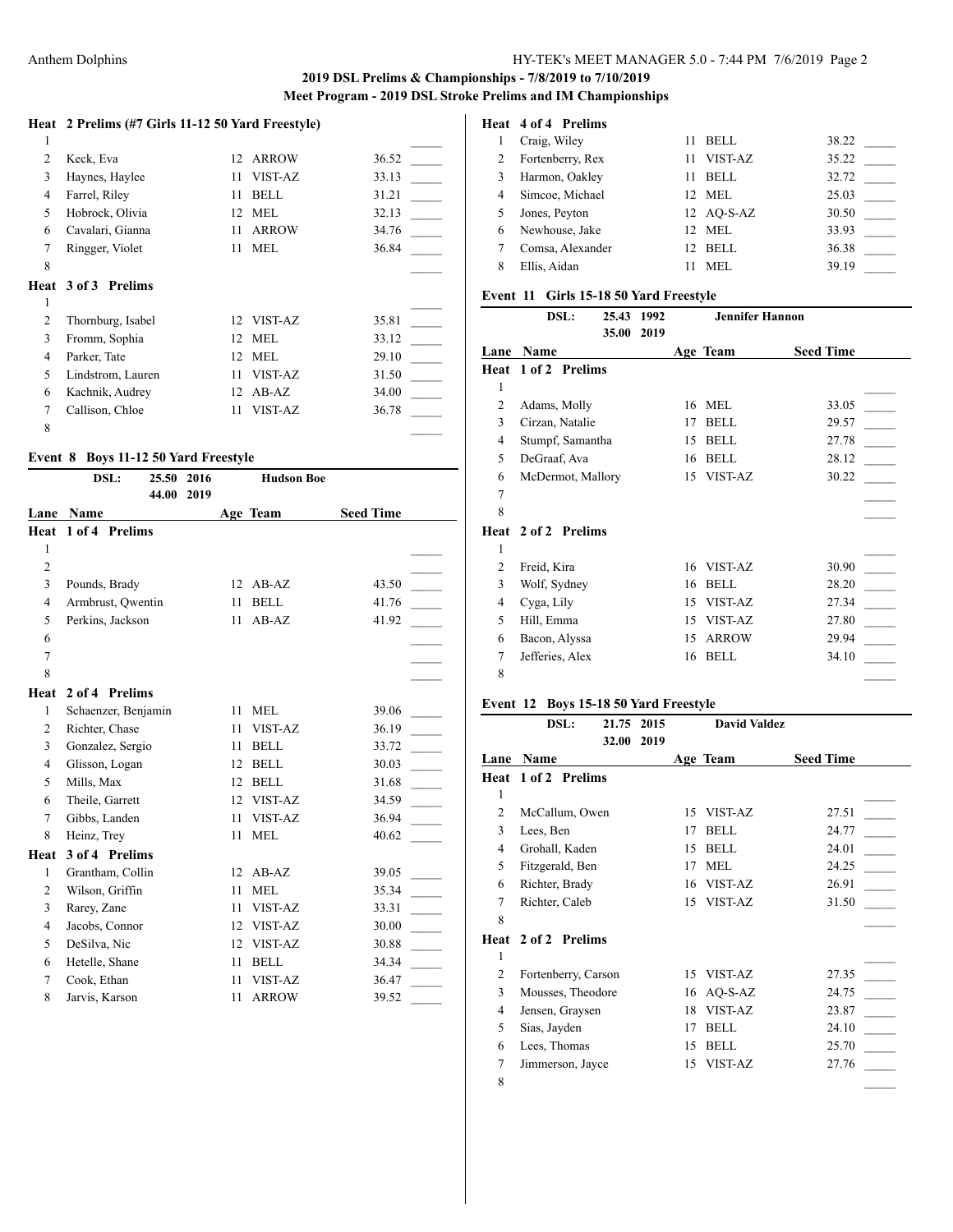# **2019 DSL Prelims & Championships - 7/8/2019 to 7/10/2019**

**Meet Program - 2019 DSL Stroke Prelims and IM Championships**

### **Event 15 Girls 7-8 25 Yard Butterfly**

|                | 16.33<br>DSL:<br>29.00 | 1994<br>2019 |   | <b>Ashley Trembley</b> |                  |
|----------------|------------------------|--------------|---|------------------------|------------------|
| Lane           | <b>Name</b>            |              |   | Age Team               | <b>Seed Time</b> |
| Heat           | 1 of 3 Prelims         |              |   |                        |                  |
| 1              | Durand, Ava            |              | 8 | $AB-AZ$                | 29.00            |
| 2              | Loundagin, Ashlind     |              | 7 | $AB-AZ$                | 27.17            |
| 3              | Wilson, Harper         |              | 8 | <b>MEL</b>             | 24.09            |
| $\overline{4}$ | Lees, Lucy             |              | 8 | <b>BELL</b>            | 21.76            |
| 5              | Hunter, Lainey         |              | 8 | VIST-AZ                | 23.19            |
| 6              | Albert, Elizabeth      |              | 8 | <b>ARROW</b>           | 26.02            |
| 7              | Fuqua, Lily            |              | 7 | $AB-AZ$                | 28.33            |
| 8              |                        |              |   |                        |                  |
| Heat           | 2 of 3 Prelims         |              |   |                        |                  |
| 1              | Koury, Natalie         |              | 7 | $AB-AZ$                | 28.66            |
| 2              | Moore, Claire          |              | 8 | <b>MEL</b>             | 26.32            |
| 3              | Byerley, Katie         |              | 7 | <b>MEL</b>             | 23.90            |
| $\overline{4}$ | Wood, Lauren           |              | 8 | <b>MEL</b>             | 20.65            |
| 5              | Ellis, Rowan           |              | 8 | <b>MEL</b>             | 22.93            |
| 6              | Shwer, Sofia           |              | 7 | <b>MEL</b>             | 24.70            |
| $\overline{7}$ | Barr, Lucy             |              | 7 | <b>BELL</b>            | 28.30            |
| 8              |                        |              |   |                        |                  |
| Heat           | 3 of 3 Prelims         |              |   |                        |                  |
| $\mathbf{1}$   | Coberly, Hannah        |              | 7 | <b>MEL</b>             | 28.53            |
| 2              | Sugata, Arabella       |              | 8 | <b>BELL</b>            | 26.27            |
| 3              | Thornburg, Aria        |              | 8 | VIST-AZ                | 23.78            |
| $\overline{4}$ | Peterson, Kamryn       |              | 7 | <b>BELL</b>            | 20.53            |
| 5              | Walker, Brooke         |              | 7 | $AO-S-AZ$              | 21.80            |
| 6              | Tatz, Sophia           |              | 8 | VIST-AZ                | 24.66            |
| $\tau$         | Clement, Lola          |              | 8 | $AB-AZ$                | 28.00            |
| 8              |                        |              |   |                        |                  |

### **Event 16 Boys 7-8 25 Yard Butterfly**

|                | DSL:             | 15.98<br>2015 |   | <b>Michael Simcoe</b> |                  |
|----------------|------------------|---------------|---|-----------------------|------------------|
|                |                  | 35.00<br>2019 |   |                       |                  |
| Lane           | Name             |               |   | Age Team              | <b>Seed Time</b> |
| Heat           | 1 of 5 Prelims   |               |   |                       |                  |
| 1              |                  |               |   |                       |                  |
| $\overline{2}$ | Selmo, James     |               | 8 | AQ-S-AZ               | 34.56            |
| 3              | Pulliam, Murphy  |               | 7 | <b>BELL</b>           | 34.13            |
| 4              | Perkins, Will    |               | 8 | $AB-AZ$               | 33.94            |
| 5              | McCarthy, Dylan  |               | 8 | <b>MEL</b>            | 33.96            |
| 6              | Lodico, Lucca    |               | 7 | <b>ARROW</b>          | 34.42            |
| 7              | Rollins, Gavin   |               | 8 | $AB-AZ$               | 34.60            |
| 8              |                  |               |   |                       |                  |
| Heat           | 2 of 5 Prelims   |               |   |                       |                  |
| 1              | Fleshman, Hunter |               | 7 | $AB-AZ$               | 32.93            |
| 2              | Odell, Logan     |               | 8 | <b>ARROW</b>          | 30.16            |
| 3              | Mathews, Sammy   |               | 8 | <b>BELL</b>           | 30.06            |
| 4              | Feil, Wyatt      |               | 8 | <b>ARROW</b>          | 29.22            |
| 5              | Nichitean, Maxim |               | 8 | VIST-AZ               | 29.32            |
| 6              | Brown, Hunter    |               | 7 | <b>MEL</b>            | 30.12            |
| 7              | Blatecky, Jacen  |               | 7 | <b>BELL</b>           | 31.00            |
| 8              | Townsend, Connor |               | 8 | <b>ARROW</b>          | 33.50            |
|                |                  |               |   |                       |                  |

#### **Heat 3 of 5 Prelims**

| 1              | Toman, Ryley        | 7 | AQ-S-AZ      | 27.90 |
|----------------|---------------------|---|--------------|-------|
| $\overline{c}$ | Bulthap, Nolan      | 7 | <b>MEL</b>   | 25.33 |
| 3              | Harmon, Payton      | 8 | <b>BELL</b>  | 22.68 |
| 4              | Fortenberry, Shane  | 8 | VIST-AZ      | 21.34 |
| 5              | Olson, Trent        | 8 | $AO-S-AZ$    | 21.72 |
| 6              | Feil, Grant         | 8 | <b>ARROW</b> | 23.84 |
| 7              | Haney, Max          | 8 | <b>ARROW</b> | 27.09 |
| 8              | Benner, Ryan        | 8 | VIST-AZ      | 29.01 |
| Heat           | 4 of 5 Prelims      |   |              |       |
| 1              | Jacobs, Caden       | 8 | VIST-AZ      | 27.41 |
| 2              | Benner, Boston      | 8 | VIST-AZ      | 25.13 |
| 3              | Tchida, Torin       | 8 | <b>ARROW</b> | 22.30 |
| 4              | Brown, Wyatt        | 8 | <b>MEL</b>   | 21.32 |
| 5              | Newhouse, Zach      | 8 | <b>MEL</b>   | 21.41 |
| 6              | Neypes, Cole        | 8 | VIST-AZ      | 23.56 |
| 7              | Eichelberger, Logan | 7 | VIST-AZ      | 26.05 |
| 8              | Foeneaus, Tor       | 7 | $AB-AZ$      | 28.56 |
| Heat           | 5 of 5 Prelims      |   |              |       |
| 1              | Knobbe, Colin       | 8 | <b>BELL</b>  | 27.40 |
| 2              | Barraugh, Sebastion | 8 | $AB-AZ$      | 24.53 |
| 3              | Hayes-Hodge, Jack   | 8 | $AB-AZ$      | 22.13 |
| 4              | Byerley, Matthew    | 8 | <b>MEL</b>   | 17.45 |
| 5              | Fitzgerald, Brett   | 8 | <b>MEL</b>   | 21.37 |
| 6              | Chen, Ethan         | 8 | $AO-S-AZ$    | 23.43 |
| 7              | Sorensen, Aidan     | 8 | <b>ARROW</b> | 25.46 |
| 8              | Egelin, Liam        | 7 | VIST-AZ      | 28.00 |

#### **Event 19 Girls 11-12 50 Yard Butterfly**

|                | DSL:               | 29.23 | 2011 | Caroline Guijosa-Munoz |              |                  |  |  |
|----------------|--------------------|-------|------|------------------------|--------------|------------------|--|--|
|                |                    | 49.00 | 2019 |                        |              |                  |  |  |
| Lane           | Name               |       |      |                        | Age Team     | <b>Seed Time</b> |  |  |
| Heat           | 1 of 2 Prelims     |       |      |                        |              |                  |  |  |
| 1              | Blatecky, Megan    |       |      | 12                     | <b>BELL</b>  | 48.56            |  |  |
| $\overline{2}$ | Rodarme, Kate      |       |      | 11                     | <b>BELL</b>  | 46.21            |  |  |
| 3              | Daniel, Isabella   |       |      | 12                     | <b>MEL</b>   | 41.53            |  |  |
| 4              | Parker, Tate       |       |      | 12                     | <b>MEL</b>   | 35.17            |  |  |
| 5              | Farrel, Riley      |       |      | 11                     | <b>BELL</b>  | 36.85            |  |  |
| 6              | Lawrence, Marisa   |       |      | 11                     | <b>BELL</b>  | 43.25            |  |  |
| 7              | Gregg, Grace       |       |      | 12                     | $AO-S-AZ$    | 46.85            |  |  |
| 8              | Bunn, Tegan        |       |      | 11                     | <b>MEL</b>   | 48.97            |  |  |
| Heat           | 2 of 2 Prelims     |       |      |                        |              |                  |  |  |
| 1              | McEntarffer, Megan |       |      | 12                     | <b>MEL</b>   | 47.95            |  |  |
| 2              | Nelson, Ashtyn     |       |      | 12                     | <b>ARROW</b> | 45.91            |  |  |
| 3              | Yohe, Kate         |       |      | 12                     | $AO-S-AZ$    | 39.66            |  |  |
| 4              | Bacon, Ava         |       |      | 11                     | <b>ARROW</b> | 33.25            |  |  |
| 5              | Schain, Delany     |       |      | 12                     | <b>BELL</b>  | 35.66            |  |  |
| 6              | Ringger, Violet    |       |      | 11                     | <b>MEL</b>   | 42.22            |  |  |
| 7              | Waxman, Addie      |       |      | 11                     | <b>BELL</b>  | 46.32            |  |  |
| 8              | Zacharias, Abby    |       |      | 11                     | <b>MEL</b>   | 48.62            |  |  |
|                |                    |       |      |                        |              |                  |  |  |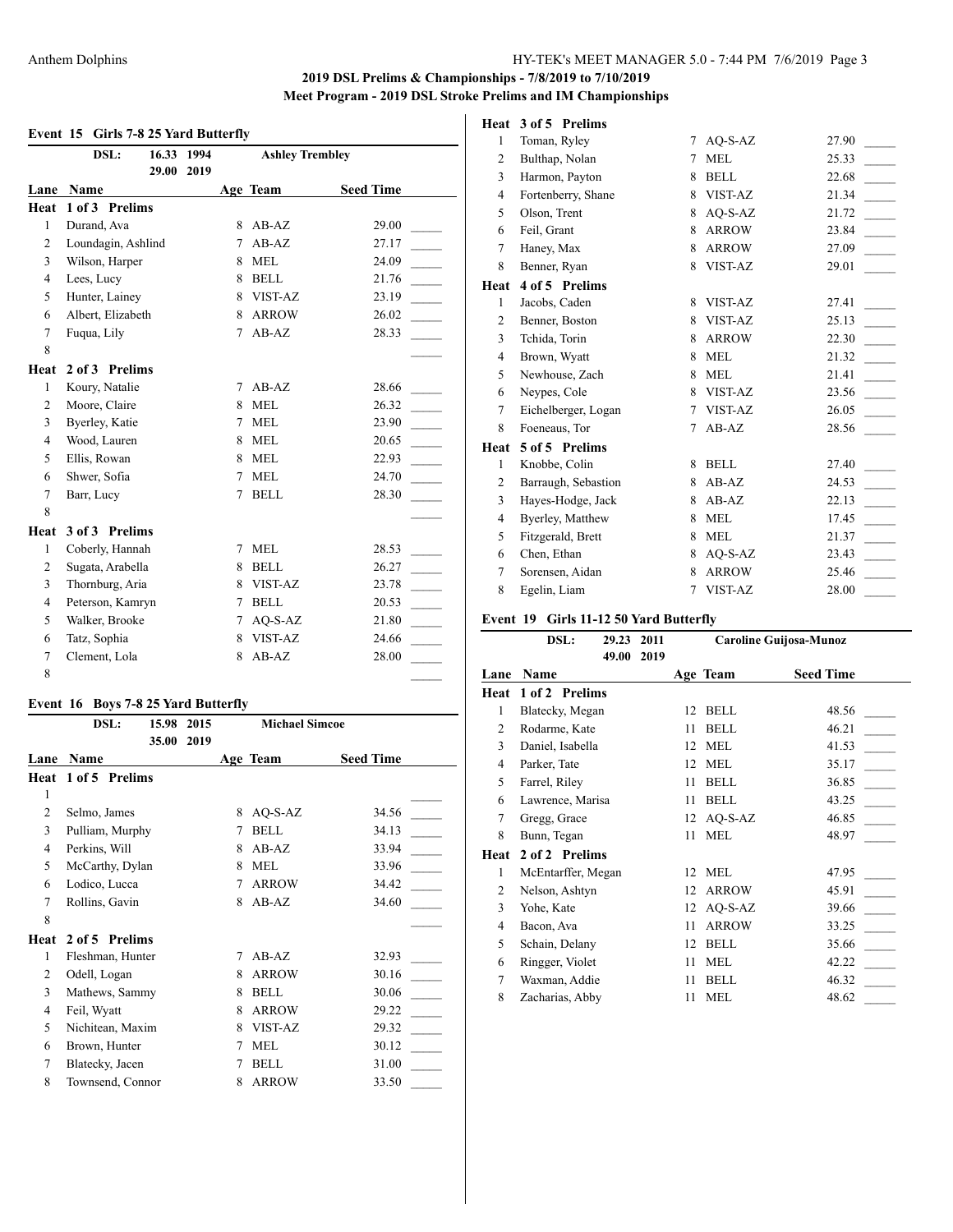### Anthem Dolphins HY-TEK's MEET MANAGER 5.0 - 7:44 PM 7/6/2019 Page 4

### **2019 DSL Prelims & Championships - 7/8/2019 to 7/10/2019 Meet Program - 2019 DSL Stroke Prelims and IM Championships**

#### **Event 20 Boys 11-12 50 Yard Butterfly**

|                | DSL:<br>28.35    | 2014 |    | <b>Asher Stemmons</b> |                  |
|----------------|------------------|------|----|-----------------------|------------------|
| Lane           | 51.00<br>Name    | 2019 |    | Age Team              | <b>Seed Time</b> |
| Heat           | 1 of 2 Prelims   |      |    |                       |                  |
| 1              | Stumpf, Josh     |      | 11 | <b>BELL</b>           | 47.44            |
| $\overline{2}$ | Hetelle, Shane   |      | 11 | <b>BELL</b>           | 42.51            |
| 3              | Ringger, Jack    |      | 12 | <b>MEL</b>            | 36.16            |
| 4              | DeSilva, Nic     |      | 12 | VIST-AZ               | 34.41            |
| 5              | Jones, Peyton    |      | 12 | $AO-S-AZ$             | 35.53            |
| 6              | Wortendyke, Luke |      | 11 | <b>MEL</b>            | 40.92            |
| 7              | Comsa, Alexander |      | 12 | <b>BELL</b>           | 44.31            |
| 8              | Borgstedt, Alex  |      | 11 | <b>BELL</b>           | 48.94            |
| Heat           | 2 of 2 Prelims   |      |    |                       |                  |
| 1              | Evans, Kelson    |      | 12 | <b>BELL</b>           | 45.37            |
| 2              | Grohall, Carter  |      | 12 | <b>BELL</b>           | 42.03            |
| 3              | Glisson, Logan   |      | 12 | <b>BELL</b>           | 35.68            |
| $\overline{4}$ | Simcoe, Michael  |      | 12 | <b>MEL</b>            | 29.21            |
| 5              | Jacobs, Manny    |      | 12 | <b>MEL</b>            | 35.19            |
| 6              | Goodson, Brody   |      | 12 | VIST-AZ               | 38.34            |
| 7              | Gonzalez, Sergio |      | 11 | <b>BELL</b>           | 43.28            |
| 8              | Rarey, Zane      |      | 11 | VIST-AZ               | 48.50            |
|                |                  |      |    |                       |                  |

#### **Event 23 Girls 15-18 50 Yard Butterfly**

|                | DSL:<br>28.23             | 1992 |    | <b>Jennifer Hannon</b> |                  |
|----------------|---------------------------|------|----|------------------------|------------------|
|                | 39.00                     | 2019 |    |                        |                  |
| Lane           | Name                      |      |    | Age Team               | <b>Seed Time</b> |
| Heat           | 1 of 2 Prelims            |      |    |                        |                  |
| 1              |                           |      |    |                        |                  |
| $\overline{2}$ |                           |      |    |                        |                  |
| 3              | Hill, Emma                |      | 15 | VIST-AZ                | 33.16            |
| 4              | Wolf, Sydney              |      | 16 | <b>BELL</b>            | 30.65            |
| 5              | Wilson, Mykaela           |      | 15 | VIST-AZ                | 32.75            |
| 6              | McDermot, Mallory         |      | 15 | VIST-AZ                | 35.40            |
| 7              |                           |      |    |                        |                  |
| 8              |                           |      |    |                        |                  |
|                | Heat 2 of 2 Prelims       |      |    |                        |                  |
| 1              |                           |      |    |                        |                  |
| 2              | Cordova Woodward, Rayelyn |      | 16 | <b>BELL</b>            | 35.72            |
| 3              | Trapeur, Macy             |      | 16 | <b>BELL</b>            | 33.03            |
| 4              | Hobrock, Victoria         |      | 17 | <b>MEL</b>             | 28.64            |
| 5              | Carlon, Aversyn           |      | 15 | VIST-AZ                | 31.28            |
| 6              | Pulliam, Penelope         |      | 15 | <b>BELL</b>            | 34.89            |
| 7              |                           |      |    |                        |                  |
| 8              |                           |      |    |                        |                  |

# **Event 24 Boys 15-18 50 Yard Butterfly**

|                | DSL:              | 24.11 | 2004 |    | <b>Taylor Townsend</b> |                  |  |
|----------------|-------------------|-------|------|----|------------------------|------------------|--|
|                |                   | 38.00 | 2019 |    |                        |                  |  |
| Lane           | Name              |       |      |    | Age Team               | <b>Seed Time</b> |  |
| Heat           | 1 of 2 Prelims    |       |      |    |                        |                  |  |
| 1              |                   |       |      |    |                        |                  |  |
| $\overline{2}$ | Richter, Brady    |       |      | 16 | VIST-AZ                | 31.16            |  |
| 3              | Mousses, Theodore |       |      | 16 | $AO-S-AZ$              | 28.71            |  |
| 4              | Lees, Ben         |       |      | 17 | <b>BELL</b>            | 26.26            |  |
| 5              | Fitzgerald, Ben   |       |      | 17 | MEL                    | 27.53            |  |
| 6              | Helmrick, Elijah  |       |      | 15 | <b>BELL</b>            | 29.09            |  |
| 7              | Lane, JT          |       |      | 16 | <b>BELL</b>            | 36.84            |  |
| 8              |                   |       |      |    |                        |                  |  |
| Heat           | 2 of 2 Prelims    |       |      |    |                        |                  |  |
| 1              | Richter, Caleb    |       |      | 15 | VIST-AZ                | 37.57            |  |
| 2              | Rassmussen, Ryan  |       |      | 15 | $AO-S-AZ$              | 30.12            |  |
| 3              | Siegert, Mason    |       |      | 15 | VIST-AZ                | 28.47            |  |
| 4              | Jensen, Graysen   |       |      | 18 | VIST-AZ                | 26.06            |  |
| 5              | Grohall, Kaden    |       |      | 15 | <b>BELL</b>            | 27.07            |  |
| 6              | Brauer, Eston     |       |      | 16 | <b>MEL</b>             | 28.91            |  |
| 7              | Brebner, Cameron  |       |      | 17 | <b>BELL</b>            | 33.33            |  |
| 8              |                   |       |      |    |                        |                  |  |
|                |                   |       |      |    |                        |                  |  |

### **Event 27 Girls 7-8 25 Yard Backstroke**

|                | DSL:               | 17.88 | 2001 |        | <b>Heidi Thompson</b> |                  |  |
|----------------|--------------------|-------|------|--------|-----------------------|------------------|--|
|                |                    | 27.00 | 2019 |        |                       |                  |  |
| Lane           | Name               |       |      |        | Age Team              | <b>Seed Time</b> |  |
| Heat           | 1 of 4 Prelims     |       |      |        |                       |                  |  |
| 1              |                    |       |      |        |                       |                  |  |
| $\overline{2}$ |                    |       |      |        |                       |                  |  |
| 3              | Barbee, Kelsey     |       |      | 7      | $AB-AZ$               | 27.00            |  |
| $\overline{4}$ | Sneed, Joclynn     |       |      | 7      | $AB-AZ$               | 26.92            |  |
| 5              | Betts, Alice       |       |      | 8      | $AB-AZ$               | 27.00            |  |
| 6              |                    |       |      |        |                       |                  |  |
| $\overline{7}$ |                    |       |      |        |                       |                  |  |
| 8              |                    |       |      |        |                       |                  |  |
| Heat           | 2 of 4 Prelims     |       |      |        |                       |                  |  |
| $\mathbf{1}$   | Ellis, Rowan       |       |      | 8      | <b>MEL</b>            | 26.22            |  |
| 2              | Kravec, Nora       |       |      | 8      | <b>MEL</b>            | 24.84            |  |
| 3              | Cauthron, Brynlie  |       |      | 8      | VIST-AZ               | 23.47            |  |
| $\overline{4}$ | Myla, Keats        |       |      | 8      | $AO-S-AZ$             | 22.68            |  |
| 5              | Snyder, Quinn      |       |      | 7      | <b>BELL</b>           | 23.20            |  |
| 6              | Fellars, Courtney  |       |      | 8      | VIST-AZ               | 23.94            |  |
| 7              | Leach, Makenna     |       |      | 7      | <b>BELL</b>           | 25.50            |  |
| 8              |                    |       |      |        |                       |                  |  |
| Heat           | 3 of 4 Prelims     |       |      |        |                       |                  |  |
| 1              | Ladner, Regan      |       |      | 8      | VIST-AZ               | 26.19            |  |
| $\overline{c}$ | Clement, Lola      |       |      | 8      | $AB-AZ$               | 24.53            |  |
| 3              | Bishop, Bree       |       |      | $\tau$ | AQ-S-AZ               | 23.45            |  |
| $\overline{4}$ | Miller, Olivia     |       |      | 8      | AQ-S-AZ               | 22.66            |  |
| 5              | McMillan, Carly    |       |      | $\tau$ | <b>ARROW</b>          | 23.11            |  |
| 6              | Walker, Brooke     |       |      | 7      | AQ-S-AZ               | 23.87            |  |
| 7              | VonTersch, Presley |       |      | 7      | $AB-AZ$               | 25.10            |  |
| 8              |                    |       |      |        |                       |                  |  |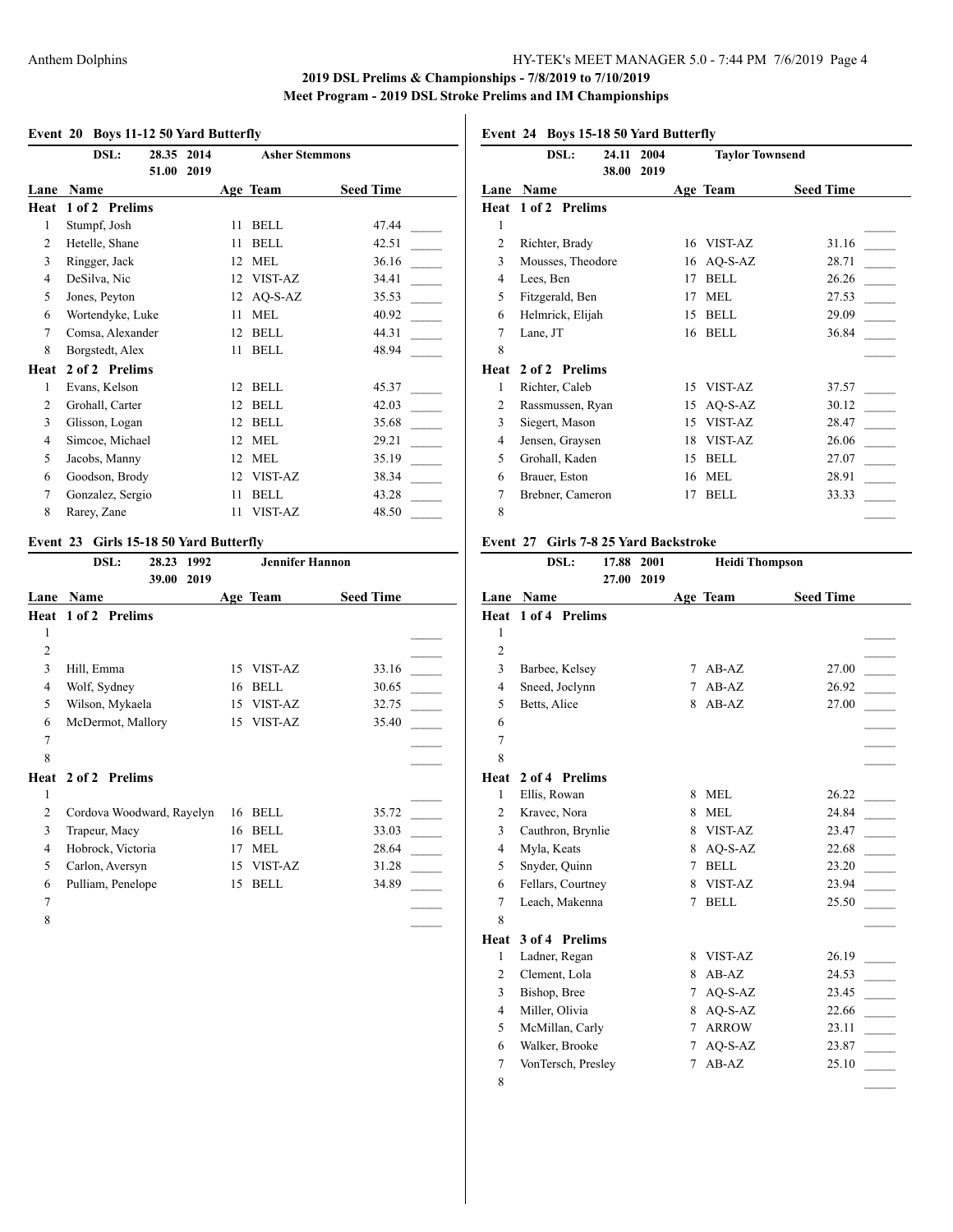### **Heat 4 Prelims (#27 Girls 7-8 25 Yard Backstroke)**

|                | Cone, Kennedy      |   | <b>ARROW</b> | 26.15 |
|----------------|--------------------|---|--------------|-------|
| 2              | Deyette, Elizabeth |   | <b>MEL</b>   | 24.31 |
| 3              | Tatz, Sophia       | 8 | VIST-AZ      | 23.31 |
| $\overline{4}$ | Wood, Lauren       | 8 | MEL          | 20.88 |
| .5             | Wollersheim, Mia   | 8 | MEL          | 23.00 |
| 6              | Shwer, Sofia       |   | <b>MEL</b>   | 23.68 |
| 7              | Secrest, Taylor    | 8 | $AB-AZ$      | 25.00 |
| 8              | Cottrell, Shepherd | 8 | <b>MEL</b>   | 26.88 |

#### **Event 28 Boys 7-8 25 Yard Backstroke**

|                | DSL:<br>18.07<br>32.00 | 1995<br>2019 |                   | <b>Danny Johnson</b> |                  |
|----------------|------------------------|--------------|-------------------|----------------------|------------------|
|                | Lane Name              |              |                   | Age Team             | <b>Seed Time</b> |
| Heat           | 1 of 5 Prelims         |              |                   |                      |                  |
| 1              |                        |              |                   |                      |                  |
| 2              |                        |              |                   |                      |                  |
| 3              | Perkins, Will          |              |                   | 8 AB-AZ              | 32.00            |
| 4              | Riley, Sullivan        |              | 7                 | <b>BELL</b>          | 31.27            |
| 5              | Moore, Carter          |              | 8                 | $AB-AZ$              | 31.72            |
| 6              |                        |              |                   |                      |                  |
| 7              |                        |              |                   |                      |                  |
| 8              |                        |              |                   |                      |                  |
| Heat           | 2 of 5 Prelims         |              |                   |                      |                  |
| 1              | Dick, Owen             |              | 7                 | MEL                  | 31.09            |
| 2              | Vallery, Zack          |              | 8                 | $AB-AZ$              | 30.97            |
| 3              | Egelin, Liam           |              | $7^{\circ}$       | VIST-AZ              | 28.88            |
| $\overline{4}$ | Pounds, Dalton         |              | $7^{\circ}$       | AB-AZ                | 28.47            |
| 5              | Sarmiento, Leo         |              | $7\overline{ }$   | VIST-AZ              | 28.62            |
| 6              | Gray, Brig             |              | 8                 | AB-AZ                | 30.34            |
| 7              | Yeryomenko, Daniel     |              | $\tau$            | <b>ARROW</b>         | 30.97            |
| 8              | Blatecky, Jacen        |              | 7                 | <b>BELL</b>          | 31.19            |
| Heat           | 3 of 5 Prelims         |              |                   |                      |                  |
| 1              | Boyd, Mason            |              | 8                 | ARROW                | 26.25            |
| 2              | Toman, Ryley           |              | $7^{\circ}$       | AQ-S-AZ              | 25.57            |
| 3              | Zacharias, Caleb       |              | $7\overline{ }$   | <b>MEL</b>           | 24.53            |
| 4              | Selmo, James           |              | 8                 | AQ-S-AZ              | 23.53            |
| 5              | Welsh, Joshua          |              | 8                 | <b>ARROW</b>         | 23.66            |
| 6              | Ungar, Rafi            |              | 8                 | <b>MEL</b>           | 25.44            |
| 7              | Konecke, Samuel        |              | 7                 | MEL                  | 25.93            |
| 8              | Acuna, Chazz           |              | 8                 | <b>BELL</b>          | 27.81            |
| Heat           | 4 of 5 Prelims         |              |                   |                      |                  |
| 1              | Koch, Wyatt            |              | 8                 | MEL                  | 26.14            |
| 2              | Barraugh, Sebastion    |              |                   | 8 AB-AZ              | 25.50            |
| 3              | Theaumont, Daniel      |              |                   | 8 AB-AZ              | 24.28            |
| 4              | Clyne, Alexander       |              |                   | 8 AQ-S-AZ            | 22.83            |
| 5              | Nsubuga, Jaedon        |              | $7\phantom{.000}$ | MEL                  | 23.64            |
| 6              | Hannon, Alex           |              |                   | 8 VIST-AZ            | 24.97            |
| 7              | Kniffen, Tesher        |              | $7^{\circ}$       | AQ-S-AZ              | 25.85            |
| 8              | Delster, Owen          |              | 8                 | <b>ARROW</b>         | 27.25            |

# **Heat 5 of 5 Prelims**

| Bass, Cooper     | 8 | VIST-AZ | 25.94   |
|------------------|---|---------|---------|
| Jacobs, Caden    | 8 | VIST-AZ | 25.50   |
| Cook, Embry      | 8 | VIST-AZ | 23.94   |
| Brown, Wyatt     | 8 | MEL.    | 20.68   |
| Henry, Luke      |   |         | 23.63   |
| Neypes, Cole     | 8 | VIST-AZ | 24.90   |
| Coppola, Logan   | 8 | VIST-AZ | 25.63   |
| Mastaler, Hunter |   | $AB-AZ$ | 27.00   |
|                  |   |         | AO-S-AZ |

#### **Event 31 Girls 11-12 50 Yard Backstroke**

|                | DSL:<br>32.12      | 1992 |    | <b>Emily Wingert</b> |                  |
|----------------|--------------------|------|----|----------------------|------------------|
|                | 49.00              | 2019 |    |                      |                  |
|                | <b>Lane Name</b>   |      |    | <b>Age Team</b>      | <b>Seed Time</b> |
| Heat           | 1 of 4 Prelims     |      |    |                      |                  |
| 1              |                    |      |    |                      |                  |
| $\overline{2}$ |                    |      |    |                      |                  |
| 3              | Kendall, Mavity    |      | 11 | <b>MEL</b>           | 48.97            |
| 4              | Kachnik, Audrey    |      | 12 | $AB-AZ$              | 48.20            |
| 5              | Harte, Addison     |      | 11 | <b>BELL</b>          | 48.75            |
| 6              |                    |      |    |                      |                  |
| $\overline{7}$ |                    |      |    |                      |                  |
| 8              |                    |      |    |                      |                  |
| Heat           | 2 of 4 Prelims     |      |    |                      |                  |
| 1              | McEwen, Kylie      |      | 11 | AQ-S-AZ              | 47.00            |
| 2              | McEntarffer, Megan |      | 12 | <b>MEL</b>           | 44.72            |
| 3              | Schrank, Emily     |      | 11 | VIST-AZ              | 43.53            |
| $\overline{4}$ | Fromm, Sophia      |      | 12 | <b>MEL</b>           | 37.34            |
| 5              | Thornburg, Isabel  |      | 12 | <b>VIST-AZ</b>       | 42.71            |
| 6              | Rodarme, Kate      |      | 11 | <b>BELL</b>          | 44.22            |
| 7              | Wong, Lauren       |      | 12 | <b>BELL</b>          | 45.94            |
| 8              | Buckley, Evelyn    |      | 11 | <b>BELL</b>          | 48.15            |
| Heat           | 3 of 4 Prelims     |      |    |                      |                  |
| 1              | Keck, Eva          |      | 12 | <b>ARROW</b>         | 46.22            |
| 2              | Gregg, Grace       |      | 12 | AQ-S-AZ              | 44.68            |
| 3              | Kocks, Rylee       |      | 12 | VIST-AZ              | 43.16            |
| $\overline{4}$ | Schain, Delany     |      | 12 | <b>BELL</b>          | 36.60            |
| 5              | Hobrock, Olivia    |      | 12 | <b>MEL</b>           | 39.15            |
| 6              | Capper, Katelyn    |      | 11 | <b>BELL</b>          | 44.08            |
| $\overline{7}$ | Zacharias, Abby    |      | 11 | <b>MEL</b>           | 45.81            |
| 8              | Kachnik, Sienna    |      | 11 | $AB-AZ$              | 48.00            |
| Heat           | 4 of 4 Prelims     |      |    |                      |                  |
| 1              | Blatecky, Megan    |      | 12 | <b>BELL</b>          | 46.03            |
| 2              | Foeneaus, Lala     |      | 11 | $AB-AZ$              | 44.38            |
| 3              | Yohe, Kate         |      | 12 | AQ-S-AZ              | 43.09            |
| 4              | Klas, Alyssa       |      | 12 | AQ-S-AZ              | 36.09            |
| 5              | Haynes, Haylee     |      | 11 | VIST-AZ              | 39.09            |
| 6              | Dudley, Jenna      |      | 11 | <b>ARROW</b>         | 43.54            |
| 7              | Waxman, Addie      |      | 11 | <b>BELL</b>          | 45.51            |
| 8              | McDonald, Luci     |      | 11 | VIST-AZ              | 47.93            |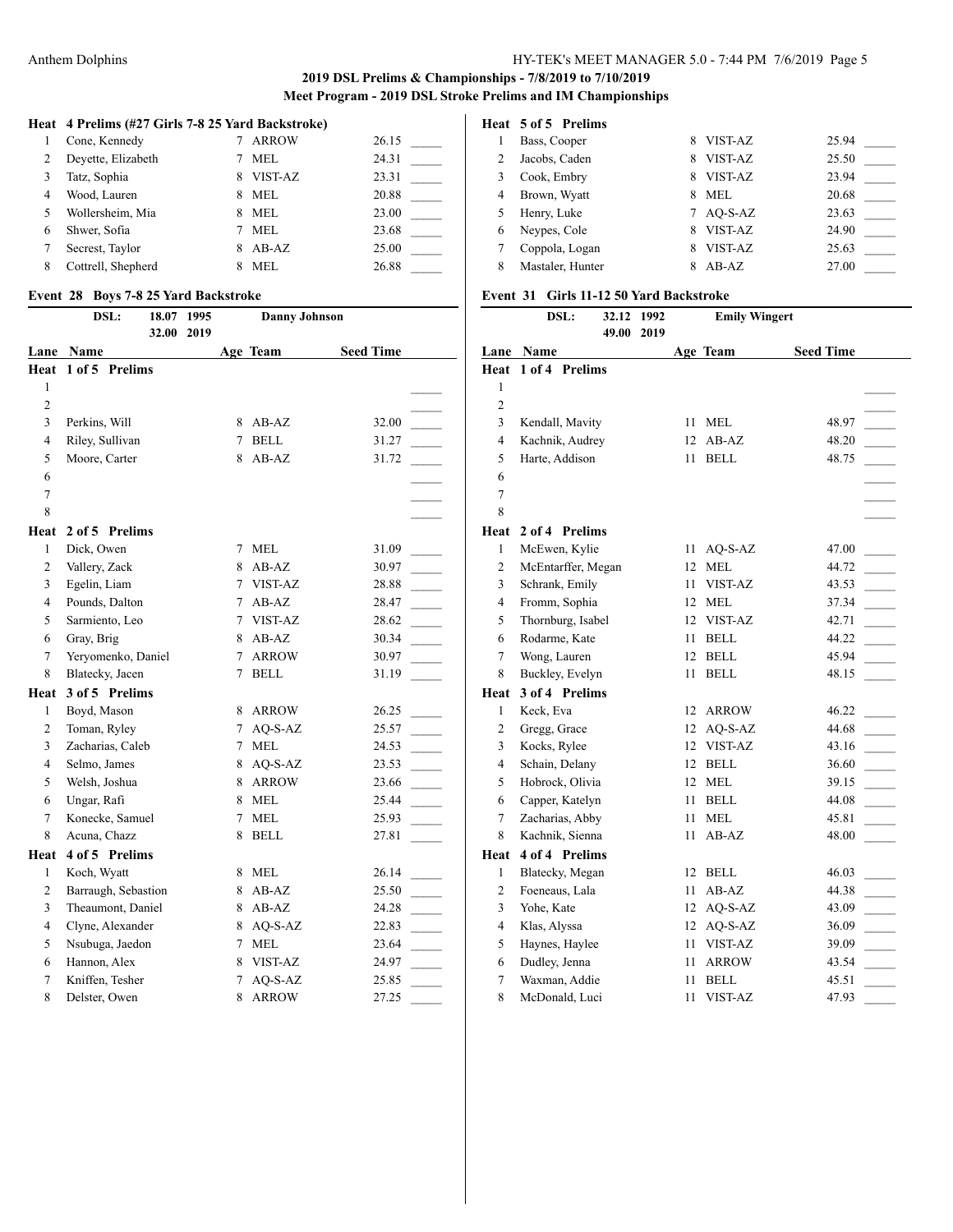# **Event 32 Boys 11-12 50 Yard Backstroke**

|                | DSL:<br>31.07 2004  |    | <b>Kyser Blakely</b> |                          |
|----------------|---------------------|----|----------------------|--------------------------|
| Lane           | 54.00 2019<br>Name  |    | Age Team             | <b>Seed Time</b>         |
| Heat           | 1 of 4 Prelims      |    |                      |                          |
| 1              |                     |    |                      |                          |
| $\overline{c}$ |                     |    |                      |                          |
| 3              | Moody, Owen         | 11 | <b>BELL</b>          | 52.37                    |
| $\overline{4}$ | Johnson, Creek      | 11 | <b>BELL</b>          | 49.91                    |
| 5              | Robidoux, Josiah    | 11 | $AB-AZ$              | 52.03                    |
| 6              |                     |    |                      |                          |
| $\overline{7}$ |                     |    |                      |                          |
| 8              |                     |    |                      |                          |
| Heat           | 2 of 4 Prelims      |    |                      |                          |
| 1              | Stumpf, Josh        | 11 | <b>BELL</b>          | 49.02                    |
| 2              | Hooper, Edward      | 11 | MEL                  | 46.18                    |
| 3              | Cook, Ethan         | 11 | VIST-AZ              | 43.18                    |
| $\overline{4}$ | Mills, Max          |    | 12 BELL              | 36.84                    |
| 5              | Wortendyke, Luke    | 11 | <b>MEL</b>           | 40.75<br>$\sim$          |
| 6              | Newhouse, Jake      | 12 | <b>MEL</b>           | 44.77                    |
| $\overline{7}$ | Pounds, Brady       | 12 | $AB-AZ$              | 47.69                    |
| 8              |                     |    |                      |                          |
| Heat           | 3 of 4 Prelims      |    |                      |                          |
| $\mathbf{1}$   | Ellis, Aidan        | 11 | <b>MEL</b>           | 48.59                    |
| $\overline{2}$ | Schaenzer, Benjamin | 11 | <b>MEL</b>           | 45.70                    |
| 3              | Gonzalez, Simon     | 11 | <b>BELL</b>          | 42.03                    |
| $\overline{4}$ | Jacobs, Connor      | 12 | VIST-AZ              | 36.84<br>$\sim$          |
| 5              | Ringger, Jack       | 12 | <b>MEL</b>           | 40.13                    |
| 6              | Perkins, Jackson    | 11 | $AB-AZ$              | 44.01                    |
| $\overline{7}$ | Richter, Chase      | 11 | VIST-AZ              | 47.66                    |
| 8              |                     |    |                      |                          |
| Heat           | 4 of 4 Prelims      |    |                      |                          |
| $\mathbf{1}$   | Farr, Callin        | 11 | <b>BELL</b>          | 47.77                    |
| $\overline{2}$ | Priimak, Owen       | 12 | VIST-AZ              | 45.53                    |
| 3              | Harmon, Oakley      | 11 | <b>BELL</b>          | 40.87<br>$\sim 10^{-11}$ |
| $\overline{4}$ | Simcoe, John        | 12 | <b>MEL</b>           | 30.37                    |
| 5              | Jacobs, Manny       | 12 | <b>MEL</b>           | 37.52                    |
| 6              | Puckett, Owen       | 12 | <b>BELL</b>          | 43.78                    |
| $\overline{7}$ | Hillman, Zach       | 11 | VIST-AZ              | 47.31                    |
| 8              | Grantham, Collin    | 12 | $AB-AZ$              | 49.58                    |

### **Event 35 Girls 15-18 50 Yard Backstroke**

|      | DSL:                       | 28.88 1992<br>44.00 | 2019 |    | <b>Niki Hanson</b> |                  |  |
|------|----------------------------|---------------------|------|----|--------------------|------------------|--|
| Lane | <b>Name</b>                |                     |      |    | Age Team           | <b>Seed Time</b> |  |
|      | <b>Heat 1 of 2 Prelims</b> |                     |      |    |                    |                  |  |
| 1    |                            |                     |      |    |                    |                  |  |
| 2    | Jefferies, Alex            |                     |      |    | 16 BELL            | 41.88            |  |
| 3    | Laird, MaKenna             |                     |      | 17 | VIST-AZ            | 34.78            |  |
| 4    | DeGraaf, Ava               |                     |      | 16 | BELL               | 31.26            |  |
| 5    | Freid, Kira                |                     |      |    | 16 VIST-AZ         | 33.69            |  |
| 6    | Bacon, Alyssa              |                     |      |    | 15 ARROW           | 38.23            |  |
| 7    |                            |                     |      |    |                    |                  |  |
| 8    |                            |                     |      |    |                    |                  |  |
|      |                            |                     |      |    |                    |                  |  |

# **Heat 2 of 2 Prelims**

|   | Pulliam, Penelope | 15 BELL     | 40.53 |  |
|---|-------------------|-------------|-------|--|
|   | Stumpf, Samantha  | 15 BELL     | 34.33 |  |
|   | Hobrock, Victoria | MEL.        | 30.82 |  |
|   | Cyga, Lily        | 15 VIST-AZ  | 32.04 |  |
| 6 | Cirzan, Natalie   | <b>BELL</b> | 35.65 |  |
|   |                   |             |       |  |
| 8 |                   |             |       |  |
|   |                   |             |       |  |

### **Event 36 Boys 15-18 50 Yard Backstroke**

|   | DSL:                       | 26.22 2003<br>38.00 2019 |    | <b>JT</b> Dick |                  |
|---|----------------------------|--------------------------|----|----------------|------------------|
|   | <b>Lane Name</b>           |                          |    | Age Team       | <b>Seed Time</b> |
|   | <b>Heat 1 of 1 Prelims</b> |                          |    |                |                  |
|   | Copelin, Cayden            |                          |    | 16 VIST-AZ     | 37.65            |
| 2 | Brebner, Cameron           |                          | 17 | <b>BELL</b>    | 33.95            |
| 3 | Moore, Christopher         |                          |    | 15 MEL         | 32.53            |
| 4 | Sias, Jayden               |                          | 17 | <b>BELL</b>    | 29.10            |
| 5 | Lees, Thomas               |                          | 15 | <b>BELL</b>    | 30.12            |
| 6 | Rassmussen, Ryan           |                          |    | 15 AO-S-AZ     | 33.09            |
| 7 | Fortenberry, Carson        |                          |    | 15 VIST-AZ     | 36.35            |
| 8 |                            |                          |    |                |                  |

#### **Event 39 Girls 7-8 25 Yard Breaststroke**

|                | DSL:               | 20.43      | 2004 |   | Jaimie Bryan |                  |
|----------------|--------------------|------------|------|---|--------------|------------------|
|                |                    | 32.00 2019 |      |   |              |                  |
| Lane           | Name               |            |      |   | Age Team     | <b>Seed Time</b> |
| Heat           | 1 of 3 Prelims     |            |      |   |              |                  |
| 1              |                    |            |      |   |              |                  |
| $\overline{2}$ | Madera, Ava        |            |      |   | 7 VIST-AZ    | 31.64            |
| 3              | Lindsay, Eden      |            |      | 8 | MEL          | 30.34            |
| 4              | Seigert, Lily      |            |      |   | 7 VIST-AZ    | 25.47            |
| 5              | Kravec, Nora       |            |      |   | 8 MEL        | 27.95            |
| 6              | Murphy, Casey      |            |      | 7 | VIST-AZ      | 31.31            |
| 7              | Leach, Makenna     |            |      | 7 | <b>BELL</b>  | 31.76            |
| 8              |                    |            |      |   |              |                  |
| Heat           | 2 of 3 Prelims     |            |      |   |              |                  |
| 1              | Fuqua, Lily        |            |      | 7 | $AB-AZ$      | 31.88            |
| 2              | Petrone, Juliana   |            |      | 7 | VIST-AZ      | 31.44            |
| 3              | Snyder, Quinn      |            |      | 7 | <b>BELL</b>  | 28.81            |
| 4              | Shwer, Olivia      |            |      | 8 | <b>MEL</b>   | 25.44            |
| 5              | Swayda, Chloe      |            |      | 8 | MEL          | 27.51            |
| 6              | Coberly, Hannah    |            |      | 7 | <b>MEL</b>   | 31.00            |
| 7              | Lees, Lucy         |            |      | 8 | <b>BELL</b>  | 31.70            |
| 8              |                    |            |      |   |              |                  |
| Heat           | 3 of 3 Prelims     |            |      |   |              |                  |
| 1              | Cone, Kennedy      |            |      | 7 | <b>ARROW</b> | 31.79            |
| 2              | Baker, Kylie       |            |      | 8 | MEL          | 31.44            |
| 3              | Porter, Jiana      |            |      | 7 | <b>MEL</b>   | 28.35            |
| $\overline{4}$ | McMillan, Carly    |            |      | 7 | <b>ARROW</b> | 24.32            |
| 5              | Devette, Elizabeth |            |      | 7 | <b>MEL</b>   | 27.07            |
| 6              | Barbee, Kelsey     |            |      | 7 | $AB-AZ$      | 30.66            |
| 7              | Brent, Ayana       |            |      | 8 | VIST-AZ      | 31.66            |
| 8              |                    |            |      |   |              |                  |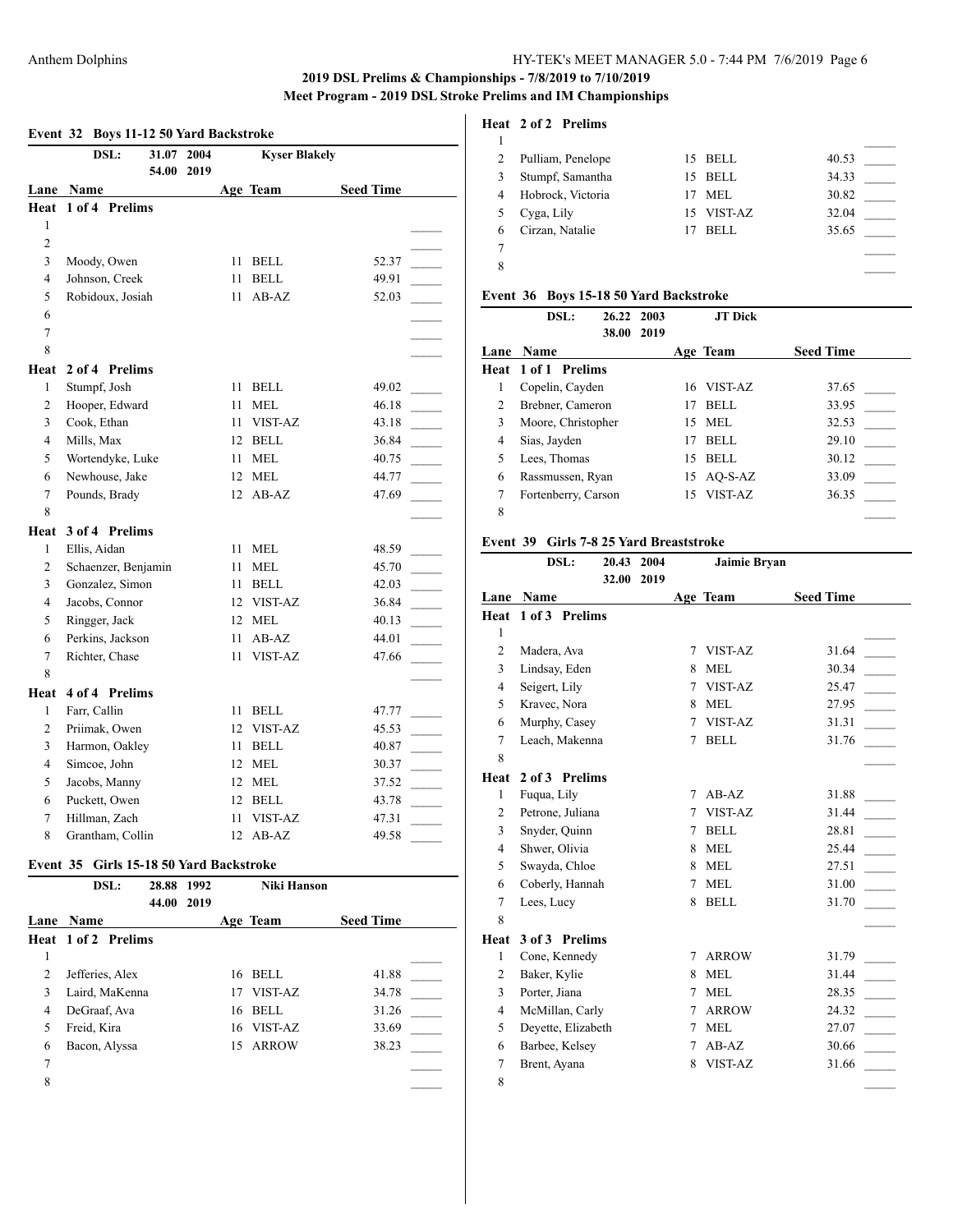| DSL:<br>19.63<br>1995<br><b>Nicholas Soltero</b><br>37.00<br>2019<br>Age Team<br><b>Seed Time</b><br>Name<br>$1$ of $4$<br><b>Prelims</b><br>1<br>2<br>3<br>McDonald, Micah<br>8 AB-AZ<br>37.00<br>$\overline{4}$<br>Fletcher, Mason<br>AQ-S-AZ<br>$7^{\circ}$<br>36.89<br>5<br>Pulliam, Murphy<br><b>BELL</b><br>7<br>36.94<br>6<br>$\tau$<br>8<br>2 of 4 Prelims<br>1<br>Pounds, Dalton<br>7<br>AB-AZ<br>36.03<br>2<br>$AB-AZ$<br>Foeneaus, Tor<br>$\tau$<br>32.97<br>3<br>Rider, Anderson<br>VIST-AZ<br>7<br>28.79<br>Fitzgerald, Brett<br>$\overline{4}$<br>8<br><b>MEL</b><br>26.22<br>5<br>Sorensen, Aidan<br><b>ARROW</b><br>8<br>27.47<br>Fleshman, Hunter<br>6<br>$AB-AZ$<br>31.80<br>7<br>$\overline{7}$<br>VIST-AZ<br>Bass, Cooper<br>8<br>33.97<br>8<br>3 of 4 Prelims<br>Pounds, Wyatt<br>1<br>AB-AZ<br>34.98<br>8<br>2<br>Mathews, Sammy<br><b>BELL</b><br>8<br>32.57<br>3<br>Zacharias, Caleb<br><b>MEL</b><br>7<br>28.28<br>$\overline{4}$<br>Fortenberry, Shane<br>VIST-AZ<br>25.46<br>8<br>5<br>Welsh, Joshua<br><b>ARROW</b><br>8<br>27.38<br>6<br>Nichitean, Maxim<br>VIST-AZ<br>8<br>30.33<br>$\overline{7}$<br>Feil, Wyatt<br>8<br><b>ARROW</b><br>33.97<br>8<br>4 of 4 Prelims<br>1<br>Rollins, Gavin<br>AB-AZ<br>34.45<br>8<br>$\overline{2}$<br>Lodico, Lucca<br><b>ARROW</b><br>7<br>32.00<br>Gibbs, Ryder<br>3<br>VIST-AZ<br>7<br>27.71<br>$\overline{4}$<br>Newhouse, Zach<br>8 MEL<br>24.81<br>5<br>Konecke, Samuel<br>7 MEL<br>27.36<br>6<br>Robidoux, Eli<br>$AB-AZ$<br>29.64<br>8<br>7<br>Thomas, Max<br>VIST-AZ<br>33.88<br>8<br>8<br>VIST-AZ<br>Sarmiento, Leo<br>7<br>36.84 |      | Event 40 Boys 7-8 25 Yard Breaststroke |  |  |  |
|----------------------------------------------------------------------------------------------------------------------------------------------------------------------------------------------------------------------------------------------------------------------------------------------------------------------------------------------------------------------------------------------------------------------------------------------------------------------------------------------------------------------------------------------------------------------------------------------------------------------------------------------------------------------------------------------------------------------------------------------------------------------------------------------------------------------------------------------------------------------------------------------------------------------------------------------------------------------------------------------------------------------------------------------------------------------------------------------------------------------------------------------------------------------------------------------------------------------------------------------------------------------------------------------------------------------------------------------------------------------------------------------------------------------------------------------------------------------------------------------------------------------------------------------------------------------------------------------------------------|------|----------------------------------------|--|--|--|
|                                                                                                                                                                                                                                                                                                                                                                                                                                                                                                                                                                                                                                                                                                                                                                                                                                                                                                                                                                                                                                                                                                                                                                                                                                                                                                                                                                                                                                                                                                                                                                                                                |      |                                        |  |  |  |
|                                                                                                                                                                                                                                                                                                                                                                                                                                                                                                                                                                                                                                                                                                                                                                                                                                                                                                                                                                                                                                                                                                                                                                                                                                                                                                                                                                                                                                                                                                                                                                                                                |      |                                        |  |  |  |
|                                                                                                                                                                                                                                                                                                                                                                                                                                                                                                                                                                                                                                                                                                                                                                                                                                                                                                                                                                                                                                                                                                                                                                                                                                                                                                                                                                                                                                                                                                                                                                                                                | Lane |                                        |  |  |  |
|                                                                                                                                                                                                                                                                                                                                                                                                                                                                                                                                                                                                                                                                                                                                                                                                                                                                                                                                                                                                                                                                                                                                                                                                                                                                                                                                                                                                                                                                                                                                                                                                                | Heat |                                        |  |  |  |
|                                                                                                                                                                                                                                                                                                                                                                                                                                                                                                                                                                                                                                                                                                                                                                                                                                                                                                                                                                                                                                                                                                                                                                                                                                                                                                                                                                                                                                                                                                                                                                                                                |      |                                        |  |  |  |
|                                                                                                                                                                                                                                                                                                                                                                                                                                                                                                                                                                                                                                                                                                                                                                                                                                                                                                                                                                                                                                                                                                                                                                                                                                                                                                                                                                                                                                                                                                                                                                                                                |      |                                        |  |  |  |
|                                                                                                                                                                                                                                                                                                                                                                                                                                                                                                                                                                                                                                                                                                                                                                                                                                                                                                                                                                                                                                                                                                                                                                                                                                                                                                                                                                                                                                                                                                                                                                                                                |      |                                        |  |  |  |
|                                                                                                                                                                                                                                                                                                                                                                                                                                                                                                                                                                                                                                                                                                                                                                                                                                                                                                                                                                                                                                                                                                                                                                                                                                                                                                                                                                                                                                                                                                                                                                                                                |      |                                        |  |  |  |
|                                                                                                                                                                                                                                                                                                                                                                                                                                                                                                                                                                                                                                                                                                                                                                                                                                                                                                                                                                                                                                                                                                                                                                                                                                                                                                                                                                                                                                                                                                                                                                                                                |      |                                        |  |  |  |
|                                                                                                                                                                                                                                                                                                                                                                                                                                                                                                                                                                                                                                                                                                                                                                                                                                                                                                                                                                                                                                                                                                                                                                                                                                                                                                                                                                                                                                                                                                                                                                                                                |      |                                        |  |  |  |
|                                                                                                                                                                                                                                                                                                                                                                                                                                                                                                                                                                                                                                                                                                                                                                                                                                                                                                                                                                                                                                                                                                                                                                                                                                                                                                                                                                                                                                                                                                                                                                                                                |      |                                        |  |  |  |
|                                                                                                                                                                                                                                                                                                                                                                                                                                                                                                                                                                                                                                                                                                                                                                                                                                                                                                                                                                                                                                                                                                                                                                                                                                                                                                                                                                                                                                                                                                                                                                                                                |      |                                        |  |  |  |
|                                                                                                                                                                                                                                                                                                                                                                                                                                                                                                                                                                                                                                                                                                                                                                                                                                                                                                                                                                                                                                                                                                                                                                                                                                                                                                                                                                                                                                                                                                                                                                                                                | Heat |                                        |  |  |  |
|                                                                                                                                                                                                                                                                                                                                                                                                                                                                                                                                                                                                                                                                                                                                                                                                                                                                                                                                                                                                                                                                                                                                                                                                                                                                                                                                                                                                                                                                                                                                                                                                                |      |                                        |  |  |  |
|                                                                                                                                                                                                                                                                                                                                                                                                                                                                                                                                                                                                                                                                                                                                                                                                                                                                                                                                                                                                                                                                                                                                                                                                                                                                                                                                                                                                                                                                                                                                                                                                                |      |                                        |  |  |  |
|                                                                                                                                                                                                                                                                                                                                                                                                                                                                                                                                                                                                                                                                                                                                                                                                                                                                                                                                                                                                                                                                                                                                                                                                                                                                                                                                                                                                                                                                                                                                                                                                                |      |                                        |  |  |  |
|                                                                                                                                                                                                                                                                                                                                                                                                                                                                                                                                                                                                                                                                                                                                                                                                                                                                                                                                                                                                                                                                                                                                                                                                                                                                                                                                                                                                                                                                                                                                                                                                                |      |                                        |  |  |  |
|                                                                                                                                                                                                                                                                                                                                                                                                                                                                                                                                                                                                                                                                                                                                                                                                                                                                                                                                                                                                                                                                                                                                                                                                                                                                                                                                                                                                                                                                                                                                                                                                                |      |                                        |  |  |  |
|                                                                                                                                                                                                                                                                                                                                                                                                                                                                                                                                                                                                                                                                                                                                                                                                                                                                                                                                                                                                                                                                                                                                                                                                                                                                                                                                                                                                                                                                                                                                                                                                                |      |                                        |  |  |  |
|                                                                                                                                                                                                                                                                                                                                                                                                                                                                                                                                                                                                                                                                                                                                                                                                                                                                                                                                                                                                                                                                                                                                                                                                                                                                                                                                                                                                                                                                                                                                                                                                                |      |                                        |  |  |  |
|                                                                                                                                                                                                                                                                                                                                                                                                                                                                                                                                                                                                                                                                                                                                                                                                                                                                                                                                                                                                                                                                                                                                                                                                                                                                                                                                                                                                                                                                                                                                                                                                                |      |                                        |  |  |  |
|                                                                                                                                                                                                                                                                                                                                                                                                                                                                                                                                                                                                                                                                                                                                                                                                                                                                                                                                                                                                                                                                                                                                                                                                                                                                                                                                                                                                                                                                                                                                                                                                                | Heat |                                        |  |  |  |
|                                                                                                                                                                                                                                                                                                                                                                                                                                                                                                                                                                                                                                                                                                                                                                                                                                                                                                                                                                                                                                                                                                                                                                                                                                                                                                                                                                                                                                                                                                                                                                                                                |      |                                        |  |  |  |
|                                                                                                                                                                                                                                                                                                                                                                                                                                                                                                                                                                                                                                                                                                                                                                                                                                                                                                                                                                                                                                                                                                                                                                                                                                                                                                                                                                                                                                                                                                                                                                                                                |      |                                        |  |  |  |
|                                                                                                                                                                                                                                                                                                                                                                                                                                                                                                                                                                                                                                                                                                                                                                                                                                                                                                                                                                                                                                                                                                                                                                                                                                                                                                                                                                                                                                                                                                                                                                                                                |      |                                        |  |  |  |
|                                                                                                                                                                                                                                                                                                                                                                                                                                                                                                                                                                                                                                                                                                                                                                                                                                                                                                                                                                                                                                                                                                                                                                                                                                                                                                                                                                                                                                                                                                                                                                                                                |      |                                        |  |  |  |
|                                                                                                                                                                                                                                                                                                                                                                                                                                                                                                                                                                                                                                                                                                                                                                                                                                                                                                                                                                                                                                                                                                                                                                                                                                                                                                                                                                                                                                                                                                                                                                                                                |      |                                        |  |  |  |
|                                                                                                                                                                                                                                                                                                                                                                                                                                                                                                                                                                                                                                                                                                                                                                                                                                                                                                                                                                                                                                                                                                                                                                                                                                                                                                                                                                                                                                                                                                                                                                                                                |      |                                        |  |  |  |
|                                                                                                                                                                                                                                                                                                                                                                                                                                                                                                                                                                                                                                                                                                                                                                                                                                                                                                                                                                                                                                                                                                                                                                                                                                                                                                                                                                                                                                                                                                                                                                                                                |      |                                        |  |  |  |
|                                                                                                                                                                                                                                                                                                                                                                                                                                                                                                                                                                                                                                                                                                                                                                                                                                                                                                                                                                                                                                                                                                                                                                                                                                                                                                                                                                                                                                                                                                                                                                                                                |      |                                        |  |  |  |
|                                                                                                                                                                                                                                                                                                                                                                                                                                                                                                                                                                                                                                                                                                                                                                                                                                                                                                                                                                                                                                                                                                                                                                                                                                                                                                                                                                                                                                                                                                                                                                                                                | Heat |                                        |  |  |  |
|                                                                                                                                                                                                                                                                                                                                                                                                                                                                                                                                                                                                                                                                                                                                                                                                                                                                                                                                                                                                                                                                                                                                                                                                                                                                                                                                                                                                                                                                                                                                                                                                                |      |                                        |  |  |  |
|                                                                                                                                                                                                                                                                                                                                                                                                                                                                                                                                                                                                                                                                                                                                                                                                                                                                                                                                                                                                                                                                                                                                                                                                                                                                                                                                                                                                                                                                                                                                                                                                                |      |                                        |  |  |  |
|                                                                                                                                                                                                                                                                                                                                                                                                                                                                                                                                                                                                                                                                                                                                                                                                                                                                                                                                                                                                                                                                                                                                                                                                                                                                                                                                                                                                                                                                                                                                                                                                                |      |                                        |  |  |  |
|                                                                                                                                                                                                                                                                                                                                                                                                                                                                                                                                                                                                                                                                                                                                                                                                                                                                                                                                                                                                                                                                                                                                                                                                                                                                                                                                                                                                                                                                                                                                                                                                                |      |                                        |  |  |  |
|                                                                                                                                                                                                                                                                                                                                                                                                                                                                                                                                                                                                                                                                                                                                                                                                                                                                                                                                                                                                                                                                                                                                                                                                                                                                                                                                                                                                                                                                                                                                                                                                                |      |                                        |  |  |  |
|                                                                                                                                                                                                                                                                                                                                                                                                                                                                                                                                                                                                                                                                                                                                                                                                                                                                                                                                                                                                                                                                                                                                                                                                                                                                                                                                                                                                                                                                                                                                                                                                                |      |                                        |  |  |  |
|                                                                                                                                                                                                                                                                                                                                                                                                                                                                                                                                                                                                                                                                                                                                                                                                                                                                                                                                                                                                                                                                                                                                                                                                                                                                                                                                                                                                                                                                                                                                                                                                                |      |                                        |  |  |  |
|                                                                                                                                                                                                                                                                                                                                                                                                                                                                                                                                                                                                                                                                                                                                                                                                                                                                                                                                                                                                                                                                                                                                                                                                                                                                                                                                                                                                                                                                                                                                                                                                                |      |                                        |  |  |  |

# **Event 43 Girls 11-12 50 Yard Breaststroke**

| DSL:            | 35.51 | 1999                                                                        |      | <b>Lauren Besenfelder</b> |                               |  |  |
|-----------------|-------|-----------------------------------------------------------------------------|------|---------------------------|-------------------------------|--|--|
| <b>Name</b>     |       |                                                                             |      |                           | <b>Seed Time</b>              |  |  |
|                 |       |                                                                             |      |                           |                               |  |  |
| Bunn, Tegan     |       |                                                                             | 11   | MEL.                      | 48.25                         |  |  |
| Rollins, Payten |       |                                                                             | 11   | VIST-AZ                   | 46.72                         |  |  |
|                 |       |                                                                             | 11   | <b>ARROW</b>              | 44.48                         |  |  |
| Schrank, Emily  |       |                                                                             |      | VIST-AZ                   | 42.58                         |  |  |
| Klas, Alyssa    |       |                                                                             |      |                           | 43.71                         |  |  |
| Wong, Lauren    |       |                                                                             | 12   | <b>BELL</b>               | 45.26                         |  |  |
|                 |       |                                                                             | 11   | <b>BELL</b>               | 47.70                         |  |  |
|                 |       |                                                                             |      |                           |                               |  |  |
|                 |       | 53.00<br><b>Heat 1 of 2 Prelims</b><br>Cavalari, Gianna<br>Lawrence, Marisa | 2019 |                           | Age Team<br>11.<br>12 AO-S-AZ |  |  |

#### **Heat 2 of 2 Prelims**

|   | Callison, Chloe   |                 | VIST-AZ      | 47.77 |
|---|-------------------|-----------------|--------------|-------|
|   | Daniel, Isabella  | 12 <sup>2</sup> | MEL.         | 46.63 |
| 3 | Wolf, Raegan      | 11              | <b>BELL</b>  | 44.47 |
| 4 | Bacon, Ava        | 11              | <b>ARROW</b> | 37.06 |
|   | Foeneaus, Lala    | 11              | $AB-AZ$      | 43.51 |
| 6 | Lindstrom, Lauren | 11              | VIST-AZ      | 45.13 |
|   | Nelson, Ashtyn    | 12.             | ARROW        | 47.06 |
| 8 | McEwen, Kylie     |                 | $AO-S-AZ$    | 51.35 |

### **Event 44 Boys 11-12 50 Yard Breaststroke**

|                | DSL:             | 33.32 | 2017 |    | <b>CJ</b> Trapeur |                  |  |
|----------------|------------------|-------|------|----|-------------------|------------------|--|
|                | <b>Lane Name</b> | 55.00 | 2019 |    | Age Team          | <b>Seed Time</b> |  |
| Heat           | 1 of 3 Prelims   |       |      |    |                   |                  |  |
| 1              |                  |       |      |    |                   |                  |  |
| $\overline{2}$ | Jarvis, Karson   |       |      | 11 | <b>ARROW</b>      | 53.69            |  |
| 3              | Evans, Kelson    |       |      | 12 | <b>BELL</b>       | 49.20            |  |
| 4              | Borgstedt, Alex  |       |      | 11 | <b>BELL</b>       | 43.76            |  |
| 5              | Theile, Garrett  |       |      | 12 | VIST-AZ           | 46.32            |  |
| 6              | Throop, Jorren   |       |      | 12 | <b>BELL</b>       | 50.07            |  |
| 7              | Johnson, Creek   |       |      | 11 | <b>BELL</b>       | 54.46            |  |
| 8              |                  |       |      |    |                   |                  |  |
| Heat           | 2 of 3 Prelims   |       |      |    |                   |                  |  |
| 1              |                  |       |      |    |                   |                  |  |
| $\overline{2}$ | Craig, Wiley     |       |      | 11 | <b>BELL</b>       | 51.12            |  |
| 3              | Gonzalez, Simon  |       |      | 11 | <b>BELL</b>       | 49.16            |  |
| $\overline{4}$ | Grohall, Carter  |       |      | 12 | <b>BELL</b>       | 41.75            |  |
| 5              | Gibbs, Landen    |       |      | 11 | VIST-AZ           | 45.10            |  |
| 6              | Fortenberry, Rex |       |      | 11 | VIST-AZ           | 49.41            |  |
| 7              | Montierth, Isaac |       |      | 11 | <b>BELL</b>       | 54.27            |  |
| 8              |                  |       |      |    |                   |                  |  |
| Heat           | 3 of 3 Prelims   |       |      |    |                   |                  |  |
| 1              | Heinz, Trey      |       |      | 11 | <b>MEL</b>        | 54.77            |  |
| $\overline{2}$ | Aranas, Nicholas |       |      | 11 | <b>ARROW</b>      | 50.20            |  |
| 3              | Priimak, Owen    |       |      | 12 | VIST-AZ           | 47.97            |  |
| 4              | Simcoe, John     |       |      | 12 | <b>MEL</b>        | 37.26            |  |
| 5              | Goodson, Brody   |       |      | 12 | VIST-AZ           | 44.85            |  |
| 6              | Robidoux, Josiah |       |      | 11 | $AB-AZ$           | 49.25            |  |
| 7              | Hooper, Edward   |       |      | 11 | <b>MEL</b>        | 53.94            |  |
| 8              |                  |       |      |    |                   |                  |  |

#### **Event 47 Girls 15-18 50 Yard Breaststroke**

|   | DSL:                       | 31.40      | 1990 |    | <b>Kelly Johnson</b> |                  |
|---|----------------------------|------------|------|----|----------------------|------------------|
|   |                            | 44.00 2019 |      |    |                      |                  |
|   | Lane Name                  |            |      |    | Age Team             | <b>Seed Time</b> |
|   | <b>Heat 1 of 1 Prelims</b> |            |      |    |                      |                  |
| 1 |                            |            |      |    |                      |                  |
| 2 | Cordova Woodward, Rayelyn  |            |      | 16 | <b>BELL</b>          | 42.66            |
| 3 | Wilson, Mykaela            |            |      |    | 15 VIST-AZ           | 38.37            |
| 4 | Carlon, Aversyn            |            |      |    | 15 VIST-AZ           | 33.69            |
| 5 | Laird, MaKenna             |            |      | 17 | VIST-AZ              | 34.24            |
| 6 | Trapeur, Macy              |            |      | 16 | BELL                 | 41.97            |
|   | Adams, Molly               |            |      |    | 16 MEL               | 43.63            |
| 8 |                            |            |      |    |                      |                  |